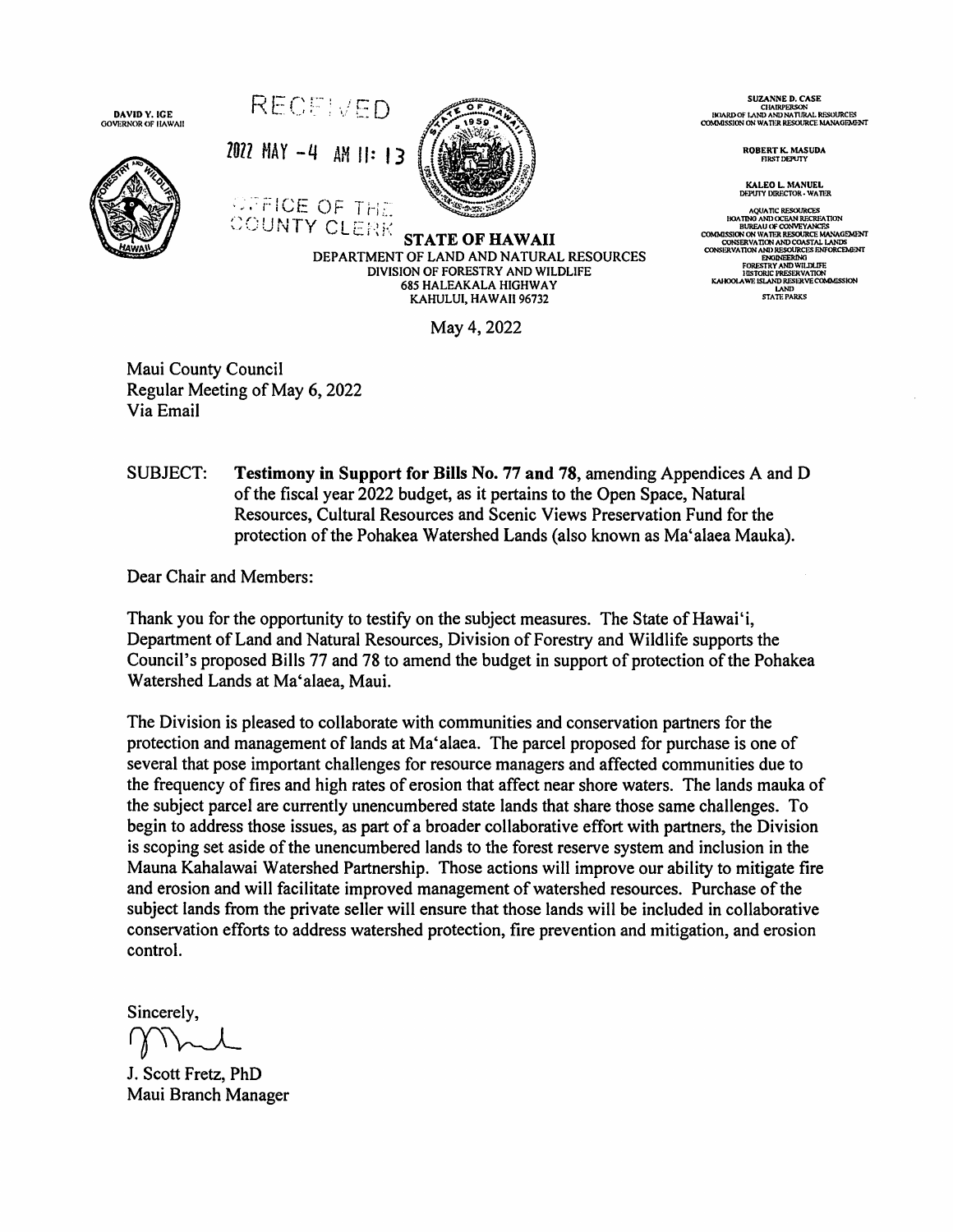

HAWAI' <sup>1</sup> 1164 Bishop St, Ste, 1512 Honolulu, HI 96813 tpl.org

Steve Kelly, Chair James Campbell Company LLC

Blake Oshiro, Vice Chair Capitol Consultants of Hawaii

Dr. Noa Emmett Aluli Molokai General Hospital

Stanford S. Carr Stanford Carr Development

Ka'eo Duarte Kamehameha Schools

Mahina Paishon-Duarte The Waiwai Collective

Bob Hines Mediator

Chris Hochuli Merrill Lynch

Mark Linscott Conservationist

Earlynne Maile Young Brothers

Kurt Matsumoto Pulama Lāna'i

John Meier Conservationist

Mino McLean Island Sotheby's Inti. Realty

Catherine Ngo Central Pacific Bank

Jeff Overton G70

Mike B. Pietsch Title Guaranty

Brad Punu Anatha

Kirstin Punu AES

Race Randle Lendlease Americas

Tom Reeve Conservationist

Ka'iulani Sodaro Ward Village/Howard Hughes

Jan Sullivan Oceanit

## RECENTED

2022 MAY -4 PM 3: 44<br>THE TRUST FOR PUBLIC LAND'S TESTIMONY IN SUPPORT OF BILL 77 (2022) AND 78 (2022) RELATING TO POHAKEA WATERSHED LANDS (ALSO KNOWN AS MA'ALAEA MAUKA)  $\it{Y}$   $\it{C}$ Gouncil of the County of Maui Regular Meeting, May 6, 2022 9:00 a.m.

HAWAII BOARD Aloha Council Chair Lee and Councilmembers;

The Trust for Public Land (TPL) strongly supports Bills 77 and 78 (2022) to amend the budget to support the protection of the Pohakea Watershed Lands at Ma'alaea, Maui.

TPL has been working closely with the State of Hawai'i, Department of Land and Natural Resources, Division of Forestry and Wildlife (DOFAW) to apply for \$1 million of State Legacy Land Conservation Program to help fund the purchase and protection of these lands. The State Legacy Land Conservation Commission recommended this project for funding, and the Board of Land and Natural Resources is expected to approve the recommendation shortly.

TPL has also been working closely with the private landowner of the Ma'alaea lands, and has completed an appraisal valuing the property at over \$8.2 million (including water well infrastructure). Although TPL and the landowner have not signed a definitive purchase and sale agreement, TPL has been negotiating and discussing the conservation purchase with the landowner for over a year and both parties have signed a confidential letter of intent. Based on the letter of intent and continuing discussions with the landowner. TPL believes the total of public funds raised -- \$6.2 million from the County and \$1 million from the State -- will be sufficient to effect a purchase. TPL will transfer the lands to the State DOFAW for stewardship and management.

DOFAW has committed to collaborate with communities and conservation partners to protect and manage the lands at Ma'alaea. These lands are subject to frequent fires and high rates of erosion that negatively affect near shore water quality and corals. The lands located mauka of the Ma'alaea lands are unencumbered state lands that share the same wildfire and erosion challenges. DOFAW has committed to scoping set aside of these unencumbered lands and the Ma'alaea to the forest reserve system and include all the lands in the Mauna Kahalawai Watershed Partnership. This will improve DOFAW's ability to mitigate fire and erosion and will facilitate improved management of watershed resources.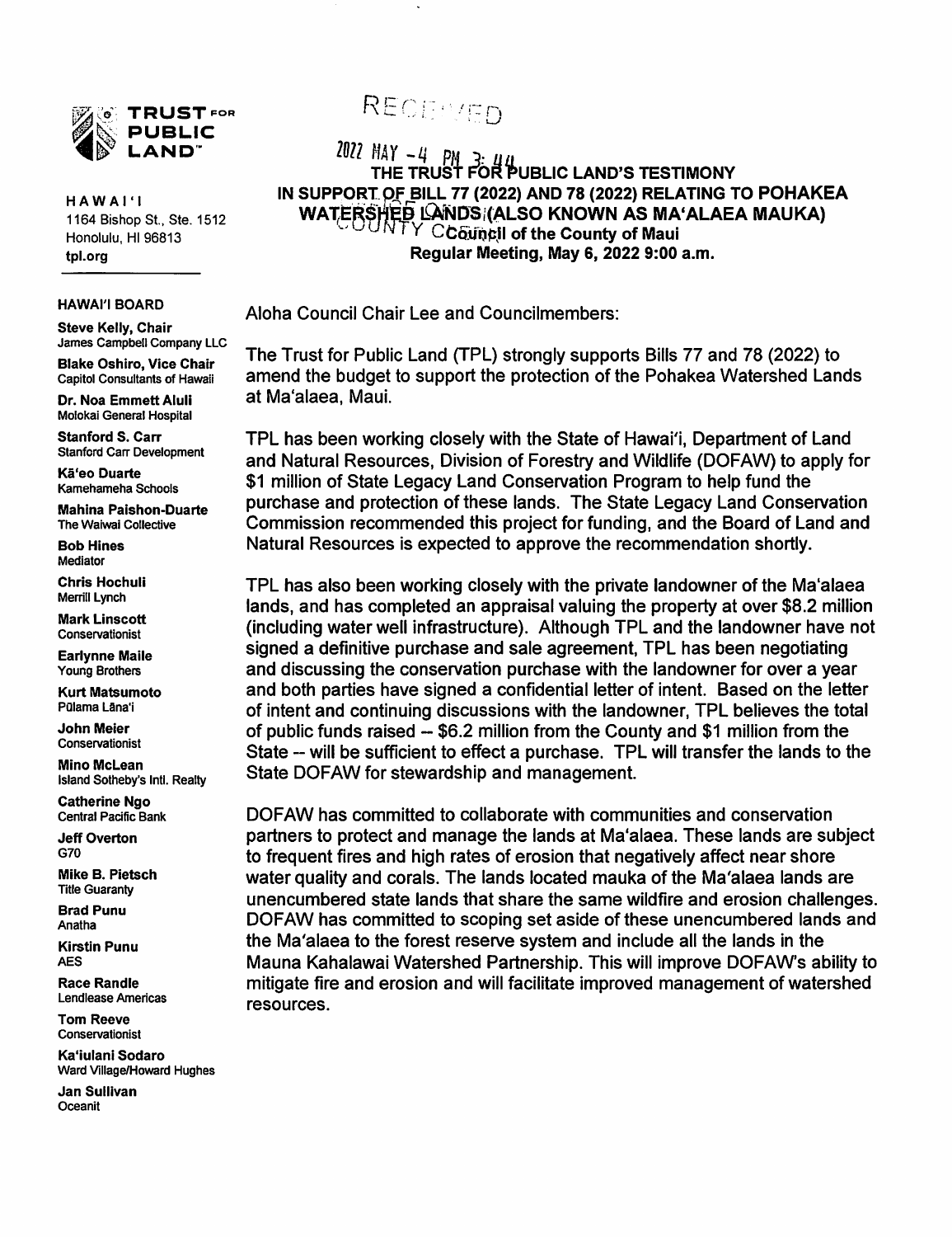Bills 77 and 78s will allow TPL to purchase of the subject lands from the private seller and transfer the lands to DOFAW for management and collaborative conservation efforts to address watershed protection, fire prevention and mitigation, and erosion control.

Mahalo to the Mayor and this Council for their leadership in protecting these lands.

 $\ddot{\phantom{0}}$ 

Mahalo -<br> $\mathcal{U}_a$  Hong

Lea Hong Associate Vice-President, Hawai'i State Director Edmund C. Olson Trust Fellow The Trust for Public Land